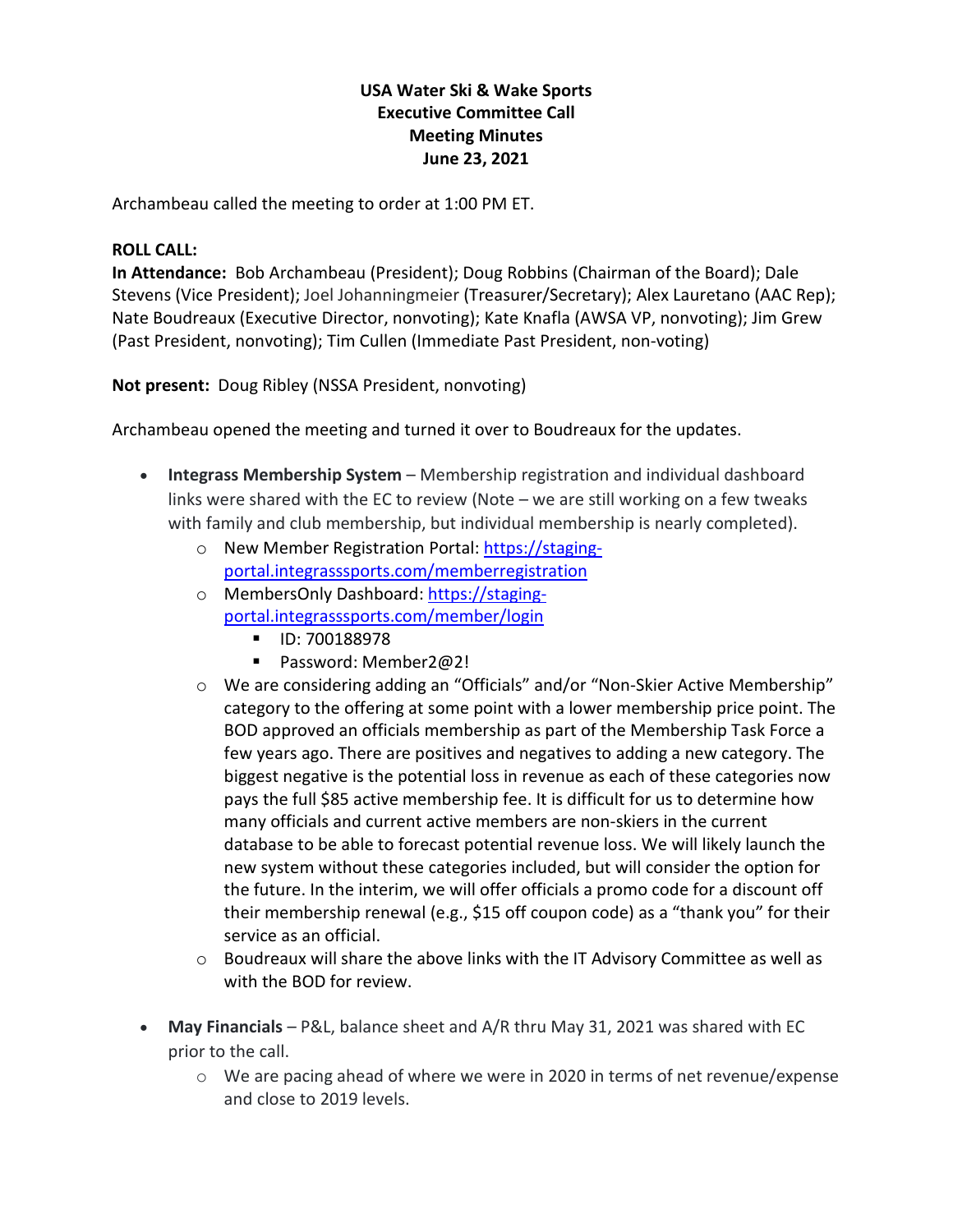- $\circ$  Major difference in expense from 2021 vs. 2020 is how we are getting billed for participant accident insurance (acct. 5010). This year we are billed on actual members while in 2020 it was billed on expected members (we paid a fixed amount in 2020 and a variable amount in 2021).
- $\circ$  Investment income is inaccurate currently and will change once the 2020 financial audit is completed and adjusted journal entries are made.
- **Tate/Nichols Grievance and Lawsuit vs. USA-WSWS** (named are N. Boudreaux, J. Smith, J. Jaquess, J. Armstrong) – An email was sent by Tate and Nichols in early June regarding a grievance and pending lawsuit. The grievance is regarding the IAC and selection procedures for Mark Shaw for the 35+ National Team in 2018 and various other allegations associated with the selection process. No one to date has been served in the lawsuit. Our insurance broker was alerted, and Boudreaux has completed calls with insurers representing our GL, D&O and cyber media policies. Currently, the D&O policy has indicated they will defend the claim if needed, but we are still waiting on the GL carrier to make a determination as the suit alleges physical and emotional harm. Both the GL and D&O are with Philadelphia Insurance. We would prefer that the GL take the lead as there is no deductible while the D&O policy has a \$25,000 deductible. USOPC arbitration will likely come into play before any legal proceedings. Boudreaux is scheduling a call with attorney Steve Smith, an NGB expert who we have worked with in the past, to help determine next steps. Archambeau and Robbins had a positive 90 minute call with Tate and Nichols earlier this week to see if a resolution (other than a grievance and lawsuit) could be made. A final decision has not yet been made.
- **Bylaws + Policy & Procedure Revisions** Looking to contract a law firm (\$5k annual expense) to assist with bylaws/policy and procedures revisions, Minor Athlete Abuse Prevention Policy (MAAPP) revisions along with drafting a transgender policy and appointment of an independent person to oversee the hearing panel in the Tate/Nichols grievance. An associate at the firm used to be an auditor at the USOPC and understands the NGB landscape well. The addition of the firm will take most of the workload off Jeff Smith and Jeff Clark. Smith has expressed his support of the initiative. The Bylaws Committee and Jeff Clark's responsibilities as the Chair will not change. However, the heavy lifting of the actual editing and drafting of documents will come from the law firm. Boudreaux will work with Archambeau and Robbins to draft a motion to the Bylaws Committee to approve. The EC approves and supports the rationale behind contracting the firm.
- **Elite Athlete Grants** These involve the distribution of \$16,200 in restricted funds from the USOPC for high performance/elite athletes to 18 applicants from AWSA, Wakeboard and Adaptive, each receiving a \$900 grant to be used for tournament travel, training, entry fees, etc.). We will look to possibly continue the grant program with USA-WSWS funds in the future (will budget \$10k for 2022 if feasible).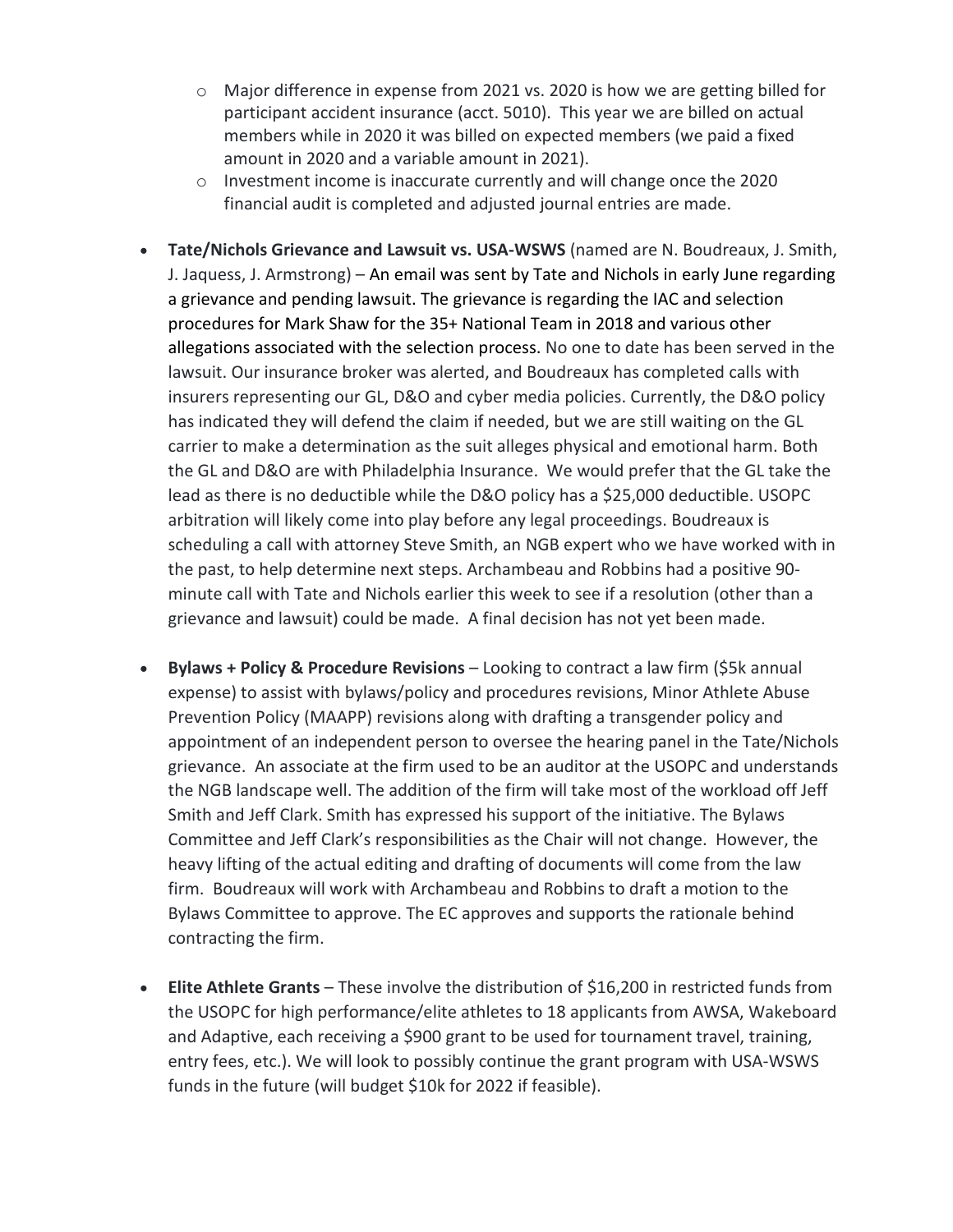### • **Miscellaneous**

- $\circ$  Robbins suggested USA-WSWS consider a relationship with The Water Ski Broadcast Company (TWBC) to help promote membership. TWBC webcasts several 3-event tournaments, including the Masters, Goode Nationals and others. Boudreaux acknowledged that a member of TWBC had reached out to Jenn Walker to inquire about opportunities. We will discuss and see if there are opportunities moving forward to work together.
- $\circ$  Boudreaux had a recent conversation with Goode Skis about the future of the title sponsorship of the AWSA Nationals (Goode has a new marketing person who is not seeing the value right now). They will re-evaluate after attending the event this year. Boudreaux and other EC members will look to meet in-person with the Goode team at Nationals.

We did not address the below on the call due to time constraints. However, notes were provided to the EC prior to the meeting.

- **Safe Sport** 
	- $\circ$  Recent Safe Sport communication A video Q&A was sent to members via email and shared on USA-WSWS social channels last Friday. <https://www.youtube.com/watch?v=CATJvoAeglk>
	- o Will be creating an animated "explainer video" about Safe Sport late this year via a \$4k grant from the USOPC.
		- Example <https://www.youtube.com/watch?v=3Gr02oFjLY4>
	- o Since April, we have two open cases one alleging sexual misconduct and another alleging bullying/harassment.
- **Human Resources** Jessica Modrak (Manager, Business Operations) is leaving the organization in August to attend graduate school full time, and we are working on finding a replacement. Boudreaux is currently reviewing resumes and setting up initial phone/zoom interviews (82 resumes submitted to date – narrowed down to 10 potentials).
- **Sponsorship outreach** Continuing to pitch potentials in the sales pipeline: Progressive Insurance, Ennovation Controls, ToYou Bars, Roswell Marine, Wet Sounds, Hit it H20.
	- o Working on renewal with MasterCraft Boat Company (expires June 30, 2021).
	- $\circ$  Contracted with Sponsor United (agency that provides sports sponsorship intel and contacts for key sponsorship categories spending in sports).
		- **EXTERGOLER** Contacts and will be pitching RV category; Truck category; and Hard Seltzer category (e.g., White Claw, Truly, etc.).
- **USOPC relationship** Discussion came up on the AWSA executive committee call. Boudreaux will draft a presentation deck and/or 1-page executive summary explaining the benefits of the USOPC relationship.